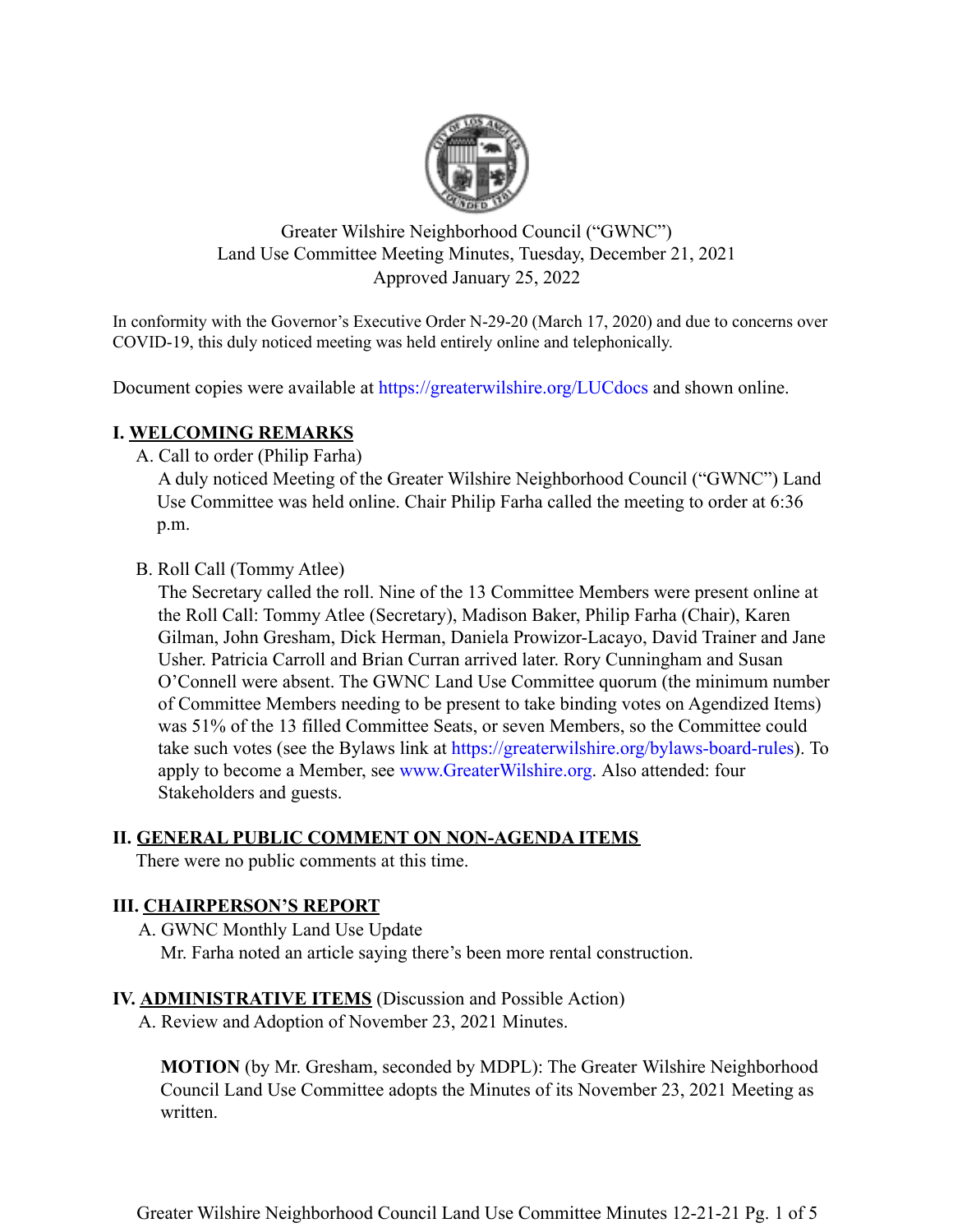- Greater Wilshire Neighborhood Council Land Use Committee Minutes 12-21-21 Pg. 1 of 5 **MOTION PASSED** with seven in favor; zero opposed; two abstained (the GWNC counts abstentions as neither "yes" votes nor "no" votes) (Baker and Herman).
	- B. Review of Early Planning Report for possible future action items. It was agreed to invite a representative of the 5784 W. Melrose Ave. project ["A CUP for the sale and service of beer  $\&$  wine for on-site consumption with ancillary off-site to-go privileges in conjunction with a restaurant."] to present to the Committee.

#### **V. OLD BUSINESS** (Discussion and Possible Action)

A. None at this time

**VI. NEW BUSINESS** (Discussion and Possible Action) *[Note: Items in italics, below, were unconfirmed at publication and may be postponed until a later date.]* [*The following sub-section first paragraphs are copied from the Agenda.*] A. *5750-5756 W. Melrose Ave. and 657 Lucerne Blvd.*: (app: Behrstock Properties LP / rep: Matthew Nichols – DLA Piper LLP) Conditional Use Permit for alcohol to allow the sale and dispensing of a full line of alcoholic beverages in an existing restaurant during the hours of 7 a.m. – 11 p.m. Case # ZA-2021-9307-CUB (Previous or pending case #'s ZA-2009-2024-CUB, ZA-1988-1051-E, ENV-2009-2025-CE, ZA-2019-2253-ZAA-WDI, ENV-2019-2254-CE, Ord. 74207). Zoning C1-1VL. Larchmont – Area 7.

*Committee Member Patti Carroll arrived online at this time (6:45), making 10 Committee Members present online (the Committee quorum was eight).*

New GWNC Administrator Julia Christiansen reported that the developer didn't respond to communications. It was agreed to re-Agendize this for the January meeting. No Motion was made or vote taken.

B. *520 N St. Andrews Pl.*: (Manuel Aviles) Replace single-family dwelling and garage with two 3-story duplexes. Demolition Pre-Inspection Application no. B21LA19718/21019-10000-04193, Building Application no. 21010-10000-06514. No case #'s. Zoning R3-1. Oakwood/Maplewood/St. Andrews Square – Area 9.

Mr. Farha described the project. Ms. Christiansen reported that the developer did not respond to an email. It was noted that the address is 520, not 570, N. St. Andrews Pl.

*Committee Member Brian Curran arrived online at this time (7:00), making 11 Committee Members present online (the Committee quorum was eight).*

**MOTION** (by Ms. Usher, seconded by Mr. Gresham): The Greater Wilshire Neighborhood Council Land Use Committee recommends that the GWNC Board oppose the replacement of the single-family dwelling and garage with two 3-story duplexes for the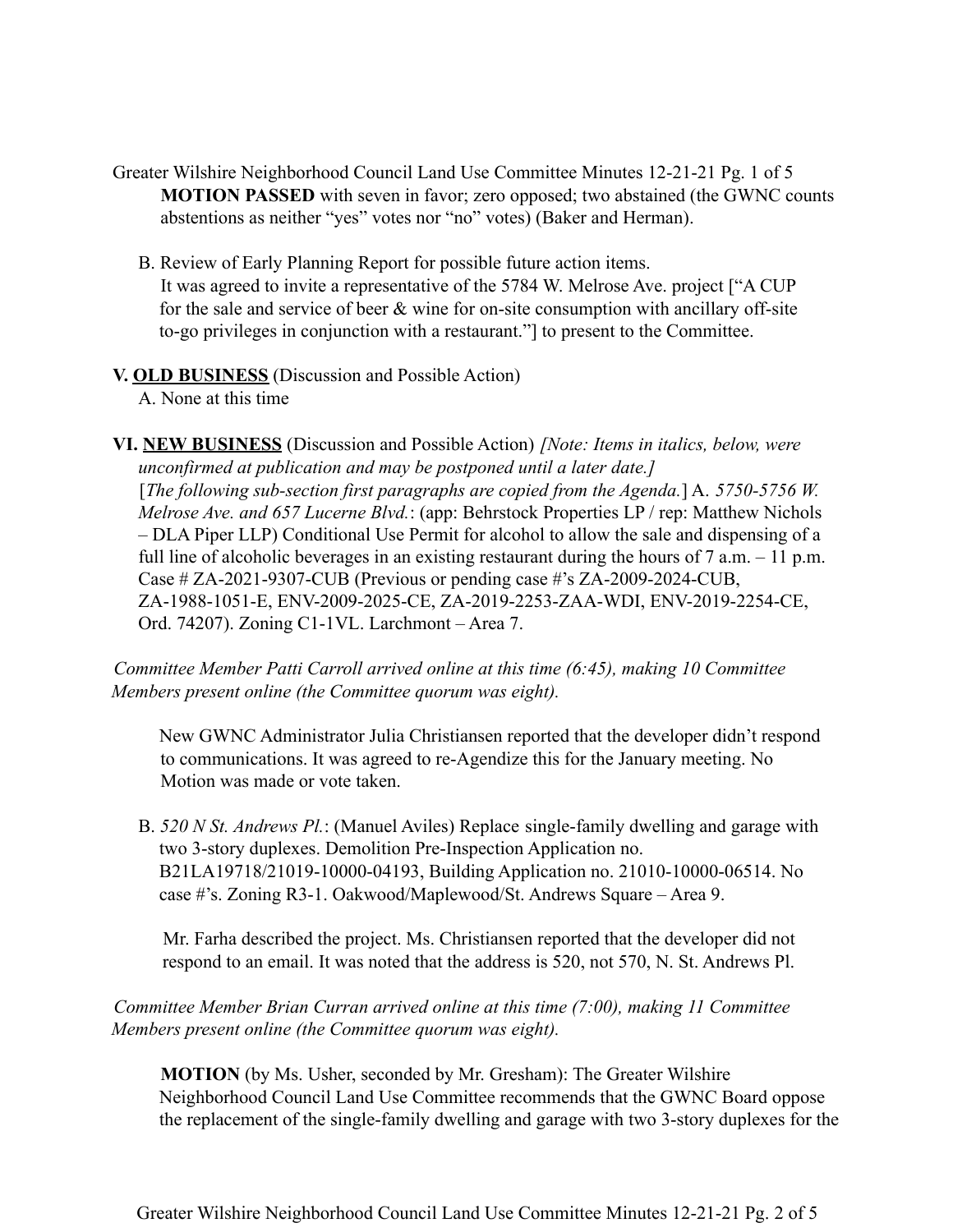project located at 520 N St. Andrews Pl. because the developer was requested, but declined, to appear and present to the Committee.

**MOTION PASSED** by a roll call vote of the 11 eligible voters present online with 10 in favor ("Yes" or "Aye") (Baker, Carroll, Curran, Farha, Gilman, Gresham, Herman, Prowizor-Lacayo, Trainer and Usher); zero opposed; one abstained (the GWNC counts abstentions as neither "yes" votes nor "no" votes) (Atlee).

C. *975, 977, 981, 987 S. Manhattan Pl.*: (Allen Park, Garrett Lee) Replace vacant parking lot with seven-story multifamily residential building with 6 levels of residential over ground floor parking/lobby level and two levels of subterranean parking. Amenities include fitness center, pool deck, club room, and roof deck. Tier 3 TOC. Case # DIR-2021-9356-TOC-SPR-HCA and ENV-2021-9357-EAF. Zoning R4-1. Country Club Heights - Area 3.

**MOTION** (by Mr. Farha, seconded by Mr. Gresham): The Greater Wilshire Neighborhood Council Land Use Committee recommends that the GWNC Board oppose the replacement of vacant parking lot with seven-story multifamily residential building with 6 levels of residential over ground floor parking/lobby level and two levels of subterranean parking for the project located at 75, 977, 981, 987 S. Manhattan Pl. because the developer was requested, but declined, to appear and present to the Committee.

**MOTION PASSED** by a roll call vote of the 11 eligible voters present online with 10 in favor ("Yes" or "Aye") (Baker, Carroll, Curran, Farha, Gilman, Gresham, Herman, Prowizor-Lacayo, Trainer and Usher); zero opposed; one abstained (the GWNC counts abstentions as neither "yes" votes nor "no" votes) (Atlee).

**VII. REQUESTS FOR FUTURE AGENDA ITEMS** (Discussion and Possible Action) A. 5001 W. Wilshire Blvd.: (Eric Shabsis, Jamie Poster, Kimberly Paperin). B. 620 ½, 622  $\frac{1}{2}$ , 626  $\frac{1}{2}$ , 628  $\frac{1}{2}$ , 632  $\frac{1}{2}$ , 634  $\frac{1}{2}$ , 636  $\frac{1}{2}$  N. Wilton Place: (Albert Chavez)

Demolition Pre-inspection Application Numbers 20019-10000-03663, 03667; 03655; 03668; 03669; 03652P; 03653; 03656. Proposed 4-story 25-unit apt bldg. Zoning R3-1. C. 617 N. Rossmore Ave.: (Bruce Miller) Demolition Pre-inspection Application No. 20019- 10000-03270 & 20019-10000-0327. Zoning R4-2.

D. 834 N. June St.: (Robert Tavasci) Demolition Pre-inspection Application No. 20019- 1000001475. Zoning RD1.5-XL.

E. 743-749 S. Gramercy Pl.: (Michelle Chen) Demolition Pre-inspection Application No. 19019-10000-03867; 19019-10000-03861; and 19019-10000-03864. Zoning RD1.5-XL. F. 859 N. Highland Ave.: (Mary Rosas, Diana Rodriguez) Starbucks at Highland and Willoughby - Variance Request. Zoning [Q]C2-1VL-SN.

G. 6101-6117 W. Melrose Ave & 713-735 N. Seward St.: (Discussion and Possible Action) (David Simon, Ann D'Amato) Melrose and Seward Creative Office Design. 5-story, 74-ft tall commercial development with approx 67,889 sq ft of new office space, retail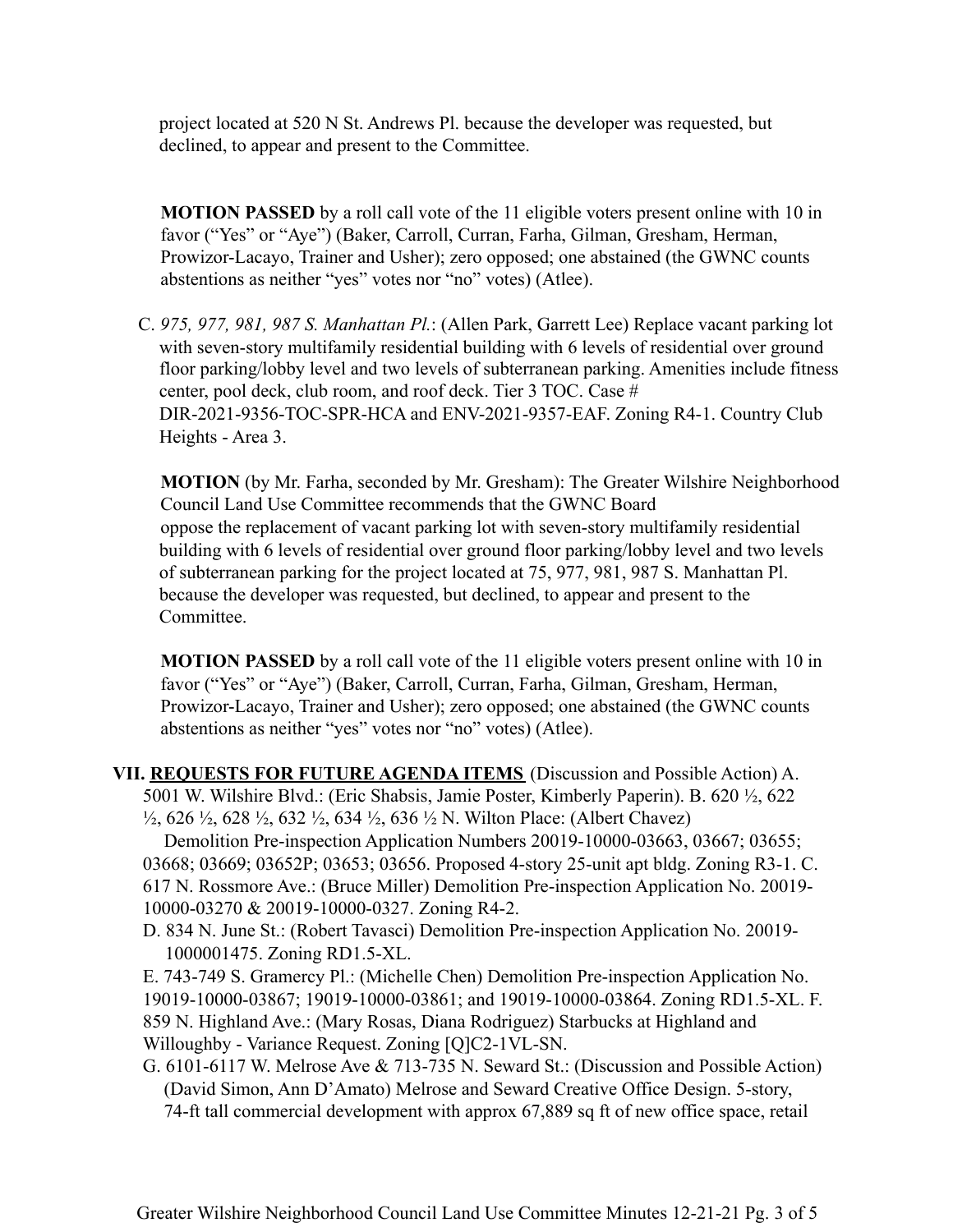spaces and open space. APCC-2021-2908-ZC-HD-ZAD-SPR. Zoning - Melrose C4-1XL; Zoning- Seward CM-1VL - Area 8 – Melrose. Mr. Farha skipped the above Item without opposition.

**VIII. PROJECTS COVERED BY OTHER BOARDS** (for Information Only) A. 366 S. Hudson Ave.: (Jeffrey Fish, Sheri Bonstelle) Case # ENV-2021-9283-CE. Moves existing two-story SFR (26 ft west) and detached garage (20 ft west) on the same property, to add 3,335 sq ft of RFA to the rear of the house and garage, and to add a lap pool in the rear yard. All changes will be made at the rear of the property, with additions compatible to the historic Mediterranean Revival style. Area 5 - Hancock Park HPOZ.

Mr. Farha skipped the above Item without opposition.

### **IX. REVIEW OF PENDING LOCAL, STATE AND FEDERAL LEGISLATION**

(Discussion and Possible Action)

A. City Building Code Fire District 1 Expansion / California Department of Forestry / Fire Protection Very High Fire Severity Zone / City High Wind Velocity Zone / Ordinance: (Zoning Code, CF 19-0603). Motion by Bob Blumenfield to expand Fire District 1 in the City.

Mr. Herman spoke in opposition to the above. No Motion was made or vote taken.

B. Ghosts Kitchens / Emerging Business Model / Co-Living / Residential Facilities / Undefined Land Use: (Zoning Code, CF 21-0665). Motion by Paul Koretz to define Land Uses for Co-Living and Ghost Kitchens.

**MOTION** (by Mr. Gresham, seconded by Mr. Farha): The Greater Wilshire Neighborhood Council Land Use Committee recommends that the GWNC Board support the motion by Councilmember Koretz to define Land Uses for Co-Living and Ghost Kitchens, Council File 21-0665.

**MOTION PASSED** unanimously by a roll call vote of the 11 eligible voters present online with all 11 in favor ("Yes" or "Aye") (Atlee, Baker, Carroll, Curran, Farha, Gilman, Gresham, Herman, Prowizor-Lacayo, Trainer and Usher); zero opposed; zero abstained.

C. Park Space: (Streets For All) LA 25x25, a policy platform that all candidates for CD5 and most candidates for CD13 have signed onto, is proposing to create 30.5 million square feet of public plazas and open space, 7,500 additional Al Fresco treatments to support restaurants and bars, and 52.3 million square feet of wider and friendlier sidewalks, city-wide. They recently released a data visualization for unique neighborhood councils showing how many acres of public parks each neighborhood council has. – You can view LA 25x25's policy platform (https://la25x25.com/#Proposal) and the data visualization (https://la25x25.com/nc/greater-wilshire) on the LA 25x25 website: la25x25.com.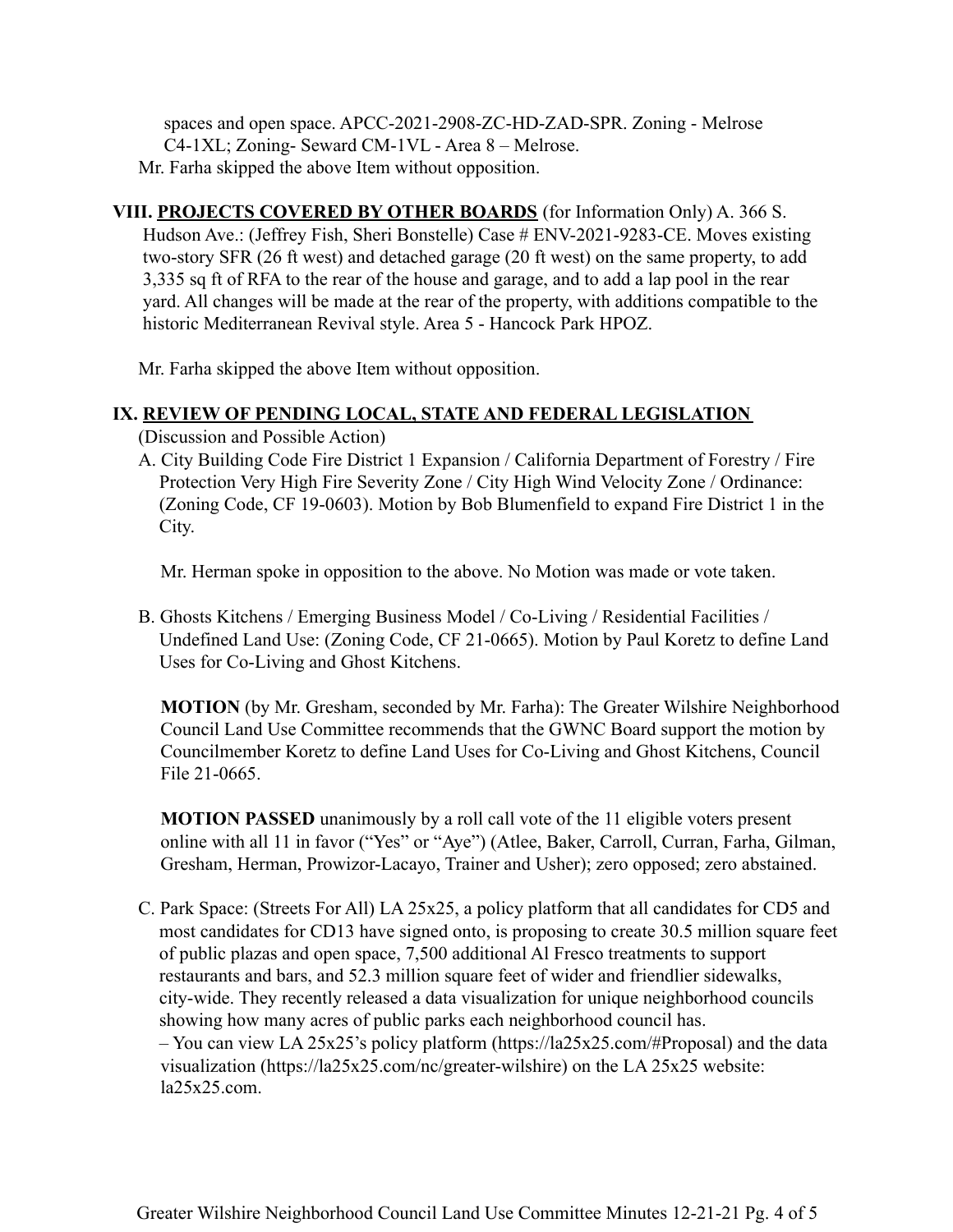Mr. Atlee and Ms. Prowizor-Lacayo spoke about the above. No Motion was made or vote taken.

## **X. COMMITTEE MEMBER COMMENTS/ANNOUNCEMENTS** (Discussion and Possible Action)

- A. Training for Committee Members: Land Use 101 and Ethics. Stakeholder Cathy Roberts is working to get information for Committee Members from DONE [the L.A. Dept. of Neighborhood Empowerment; 213-978-1551; www.EmpowerLA.org].
- B. LUC Committee Membership:
	- i. Resignation of Philip Farha Mr. Farha reported that Mr. Curran volunteered to be the new Chair; Mr. Farha nominated and Mr. Trainer seconded the nomination of Mr. Curran.
	- ii. Election of new LUC Chairperson

**MOTION** (by Mr. Farha, seconded by Mr. Trainer): The Greater Wilshire Neighborhood Council Land Use Committee recommends to the GWNC Board to select Brian Curran as the Chair of the GWNC Land Use Committee.

**MOTION PASSED** unanimously by a roll call vote of the 11 eligible voters present online with all 11 in favor ("Yes" or "Aye") (Atlee, Baker, Carroll, Curran, Farha, Gilman, Gresham, Herman, Prowizor-Lacayo, Trainer and Usher); zero opposed; zero abstained.

Mr. Farha will assist the transition to Mr. Curran.

C. Next GWNC Land Use Committee Meeting will be held at 6:30 pm on Tuesday, January 25, 2022, via Zoom.

# **XI. ADJOURNMENT**

**MOTION** (by Mr. Curran): to **ADJOURN** the Meeting.

**MOTION to ADJOURN PASSED** unanimously; zero opposed; zero abstained.

The Meeting was **ADJOURNED** at 8:09 p.m.

Respectfully submitted, David Levin Minutes Writer *The first paragraph of some Items, Motions/Resolutions and other wording may have been copied from the Agenda.* Edited by the GWNC. The GWNC Land Use Committee Meeting